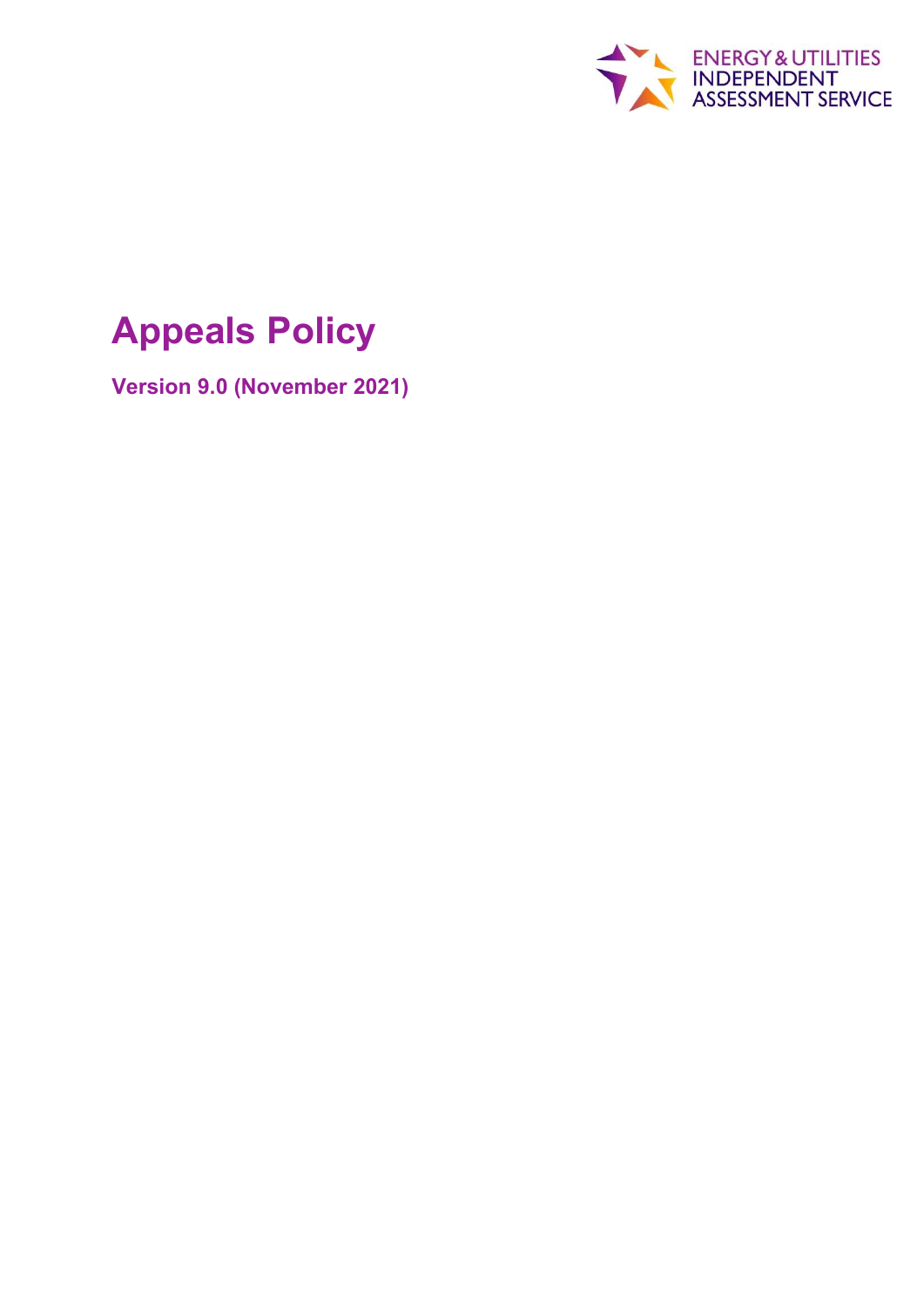

# **Contents**

| Purpose                             | 3 |
|-------------------------------------|---|
| Scope                               | 3 |
| Appeals                             | 3 |
| Independent Appeals Committee       | 4 |
| <b>Policy Review Arrangements</b>   | 4 |
| Appeals and Learner Permission Form | 5 |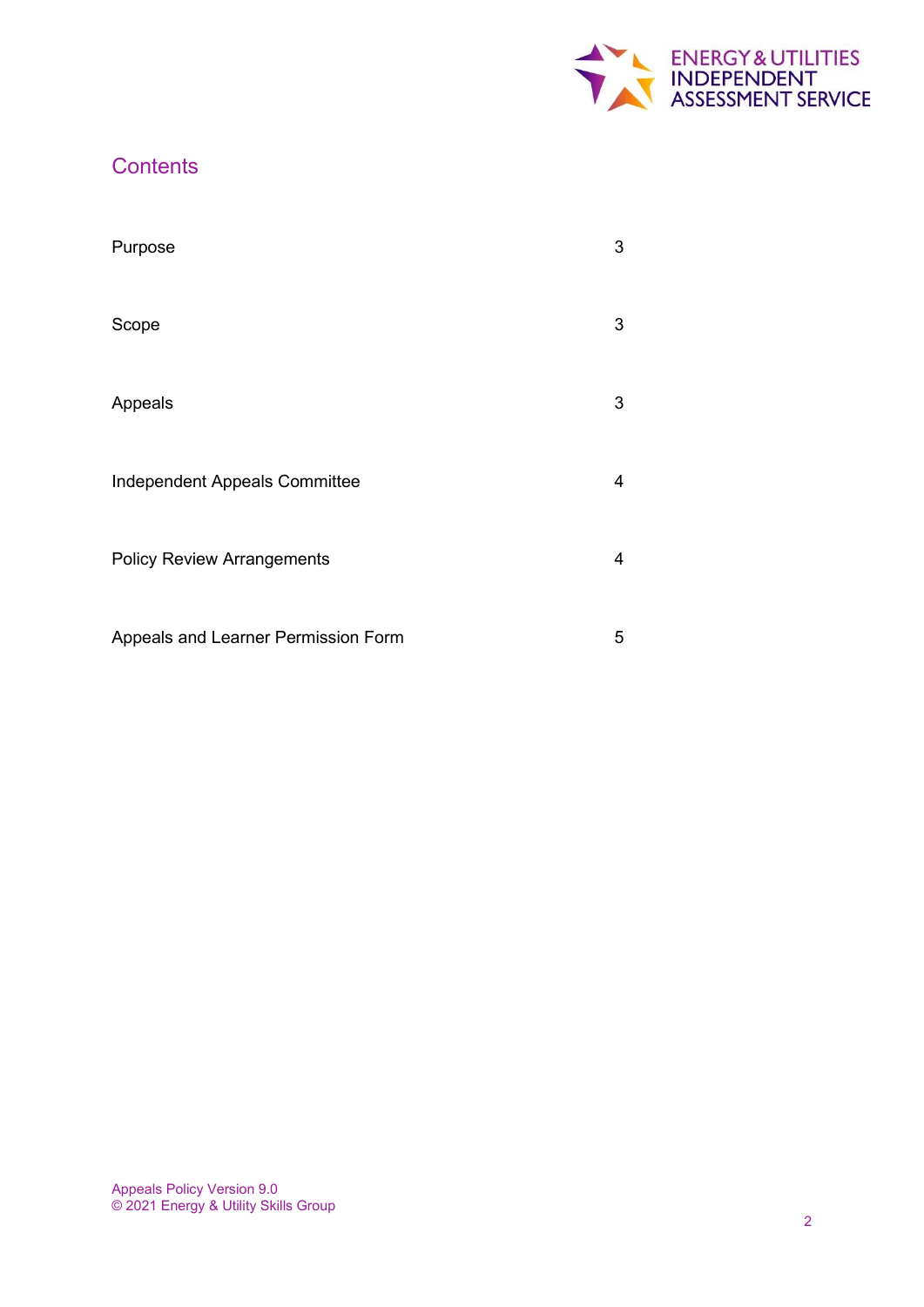

# Purpose

This policy sets out our framework for dealing with appeals to ensure that we apply our policies, processes and procedures in a fair and consistent way for our customers.

# **Scope**

This policy applies to the delivery of End-point assessments (EPA) by EUIAS.

# Appeals

We will accept the following types of appeals:

- The results of assessments or the outcome of an enquiry about results.
- Decisions following an application for reasonable adjustments or special considerations.
- Decisions and actions taken following an investigation into malpractice or maladministration.

Our appeals policy does not cover the following:

- A review of assessment decisions.
- A change to a decision or sanction imposed.

You must submit an appeal application within 20 working days of receiving your original decision. EUIAS will acknowledge receipt of all appeals within two working days.

A Training Provider or an Employer can submit an appeal on behalf of an individual learner or a group of learners, with the learners written permission to do so. Alternatively, a learner may make an appeal. The Learner Permission Form must be submitted with the Appeal Form.

The Appeal Form must include the basis of your appeal and any supporting evidence.

To submit an Appeal, complete the form below and send it to enquiries@euias.co.uk

# Independent Appeals Committee

An appeal will be conducted by a panel consisting of a EUIAS member of staff, a technical expert and an independent person who will be appointed by EUIAS. The independent person will not be a current EUIAS or Energy & Utility Skills employee or external contractor.

The panel members will have the appropriate competence, will not have been involved in the original decisions or processes, or at an enquiry stage (if applicable), and will not have a personal interest in the appeal outcome.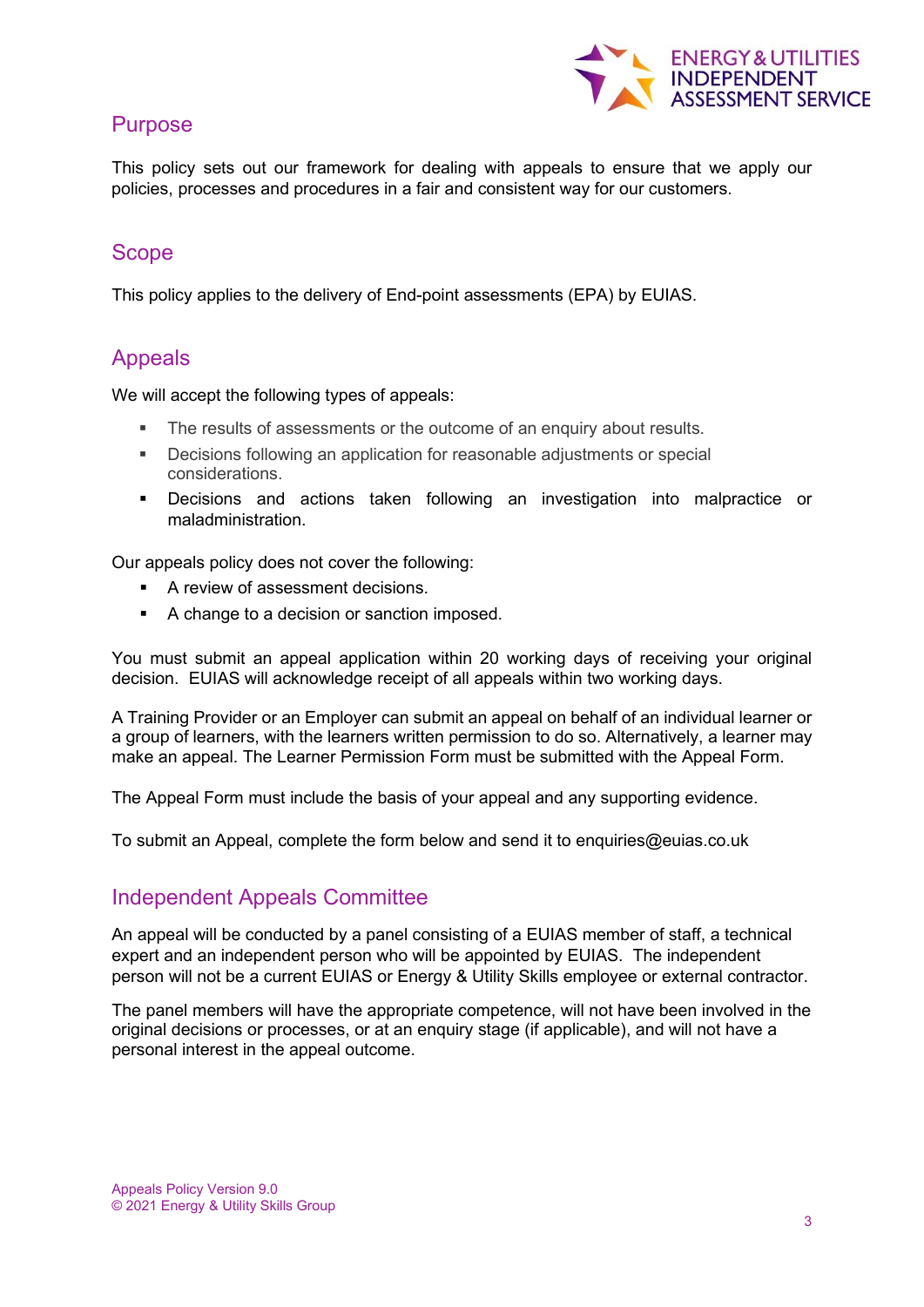

### **Appeals hearing**

We aim to hear an appeal within 20 working days of acknowledgement of an appeal. If this is not possible, for example due to the availability of the independent person, then we will let you know the timescales and reason(s) why.

The Panel will consider whether EUIAS has consistently and fairly applied their relevant policies, processes and procedures in light of the evidence presented, any readily available regulator's advice on similar matters (if applicable) and any readily available EPA precedents (if applicable).

#### **Appeal outcomes**

An Appeal Outcome Report will be sent by e-mail to you within 5 working days of the decision being made and detail the outcome, either 'appeal upheld' or 'appeal rejected'.

An outcome of 'appeal upheld' will have found that we have not consistently or fairly applied our policies, processes and procedures. The Appeal Outcome Report will detail the remedial actions to be completed and appropriate timescales for completion.

An outcome of 'appeal rejected' will have found that we have consistently and fairly applied our policies, processes and procedures. The Panel's decision is final, and no further appeal will be accepted

Where the appeal relates to our actions or decisions regarding a regulated apprenticeship and you remain dissatisfied, you may contact our regulators. Our Regulator will require evidence that you have fully exhausted our appeals procedure.

## Policy Review Arrangements

This policy is subject to a three-year review cycle, or earlier should any feedback or concern be brought to the attention of EUIAS, to ensure it remains fit for purpose and the process and its outcomes are deliverable.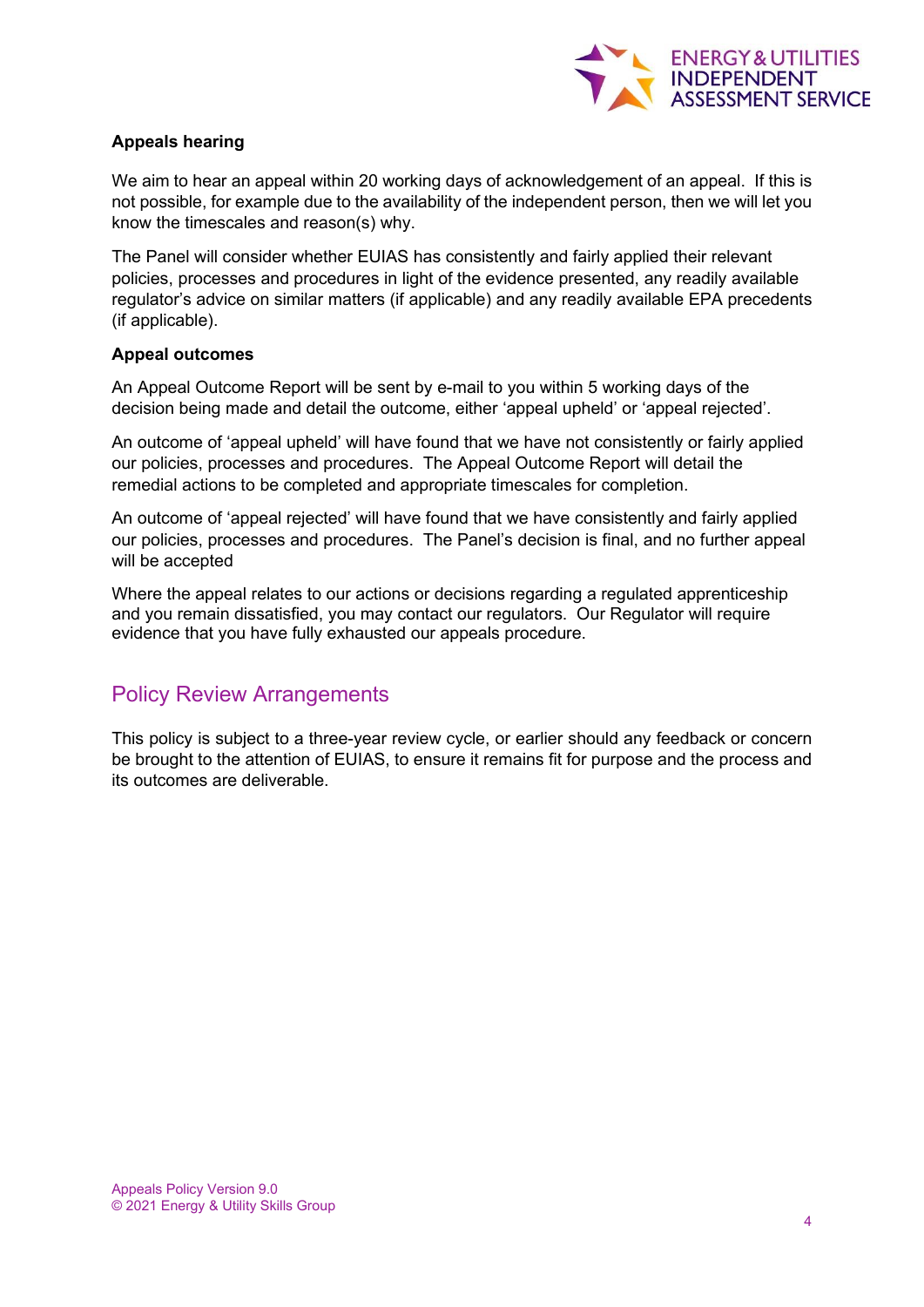

## **EUIAS Appeal and Learner Permission Form**

#### **Guidance and Instructions**

Before completing this form, it is important that you have read the EUIAS Appeals Policy which is published on our website (www.euias.co.uk).

Training Providers and/or Employers who wish to submit an appeal application on behalf of a learner must obtain written permission from the learner for the appeal by completing the Learner Permission Form, which is at the end of this form. The form confirms that the learner is aware that an assessment result may be affected negatively or positively following an appeal, i.e. an assessment result downgraded from a pass to a fail or upgraded to a pass from a fail.

#### **Completing the Form**

Please provide as much information as possible with regard to your appeal and complete each entry below in full:

#### **Details of Appeal:**

Please describe the circumstances as fully as possible and provide a clear statement of the grounds for the appeal. Describe any additional evidence that you are attaching to the Appeal.